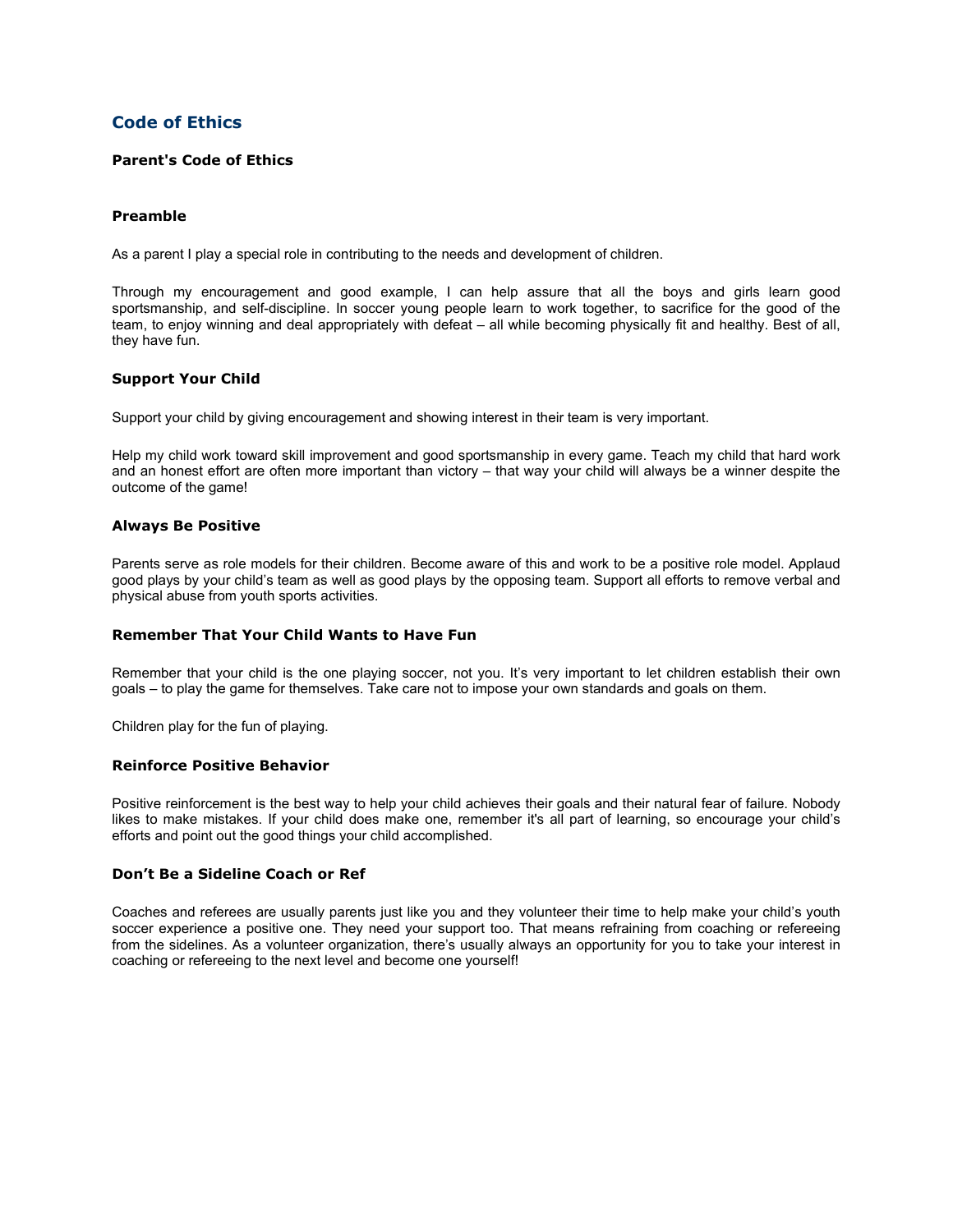# **Players' Code of Ethics**

I will play soccer for the enjoyment of the game.

I will show respect to all involved in the game:

- Referees
- **Coaches**
- Parents and spectators

And most of all to the players, both on my team and the opposing team, for without the other players, the game would not be played.

I will conduct myself with dignity and obey the laws of the game.

# **Coach's Code of Ethics**

I coach because I want to help young people mature into well adjusted, productive adults with strong character and because I want these young people to get a proper exposure to the fun and exciting game of soccer. In short, I want them to enjoy soccer and sport and to grow up well.

1. My actions and personal manner will be a good example for young people to follow.

a. I will treat all players, coaches, administrators, parents and referees with the respect and courtesy I desire for myself.

b. Any dissatisfaction I want to express will be stated in a private forum and in a restrained and civil manner.

c. I will respect and honor the beliefs and sensitivities of all players, coaches, parents, administrators, and referees.

2. No matter how selected, I recognize that all players on my team have value, both as players and as a person.

a. If I select players for a competitive or select team, I will do so recognizing that players are on the team to play, not to watch.

b. If I am assigned players for a recreational team, I recognize that all signed up to play and have fun and, except for health or disciplinary reasons, I am committed to playing each player more than fifty percent of the game and in a manner that seems fair to all players and parents.

c. As a coach it is not appropriate for me to teach the players that "life is not fair"; they will learn enough of that on their own. My job is to make the soccer part of their life as fair as possible, no matter what the level of competition.

3. I will be prepared for each game and practice.

a. For practices I will have a practice plan that efficiently uses the time available and teaches the players important skills and strategies for the game of soccer.

b. For games I will have a game plan that will utilize the talents of all my players to the utmost while insuring that each player feels needed and respected.

4. I will be an encourager, not a discourager.